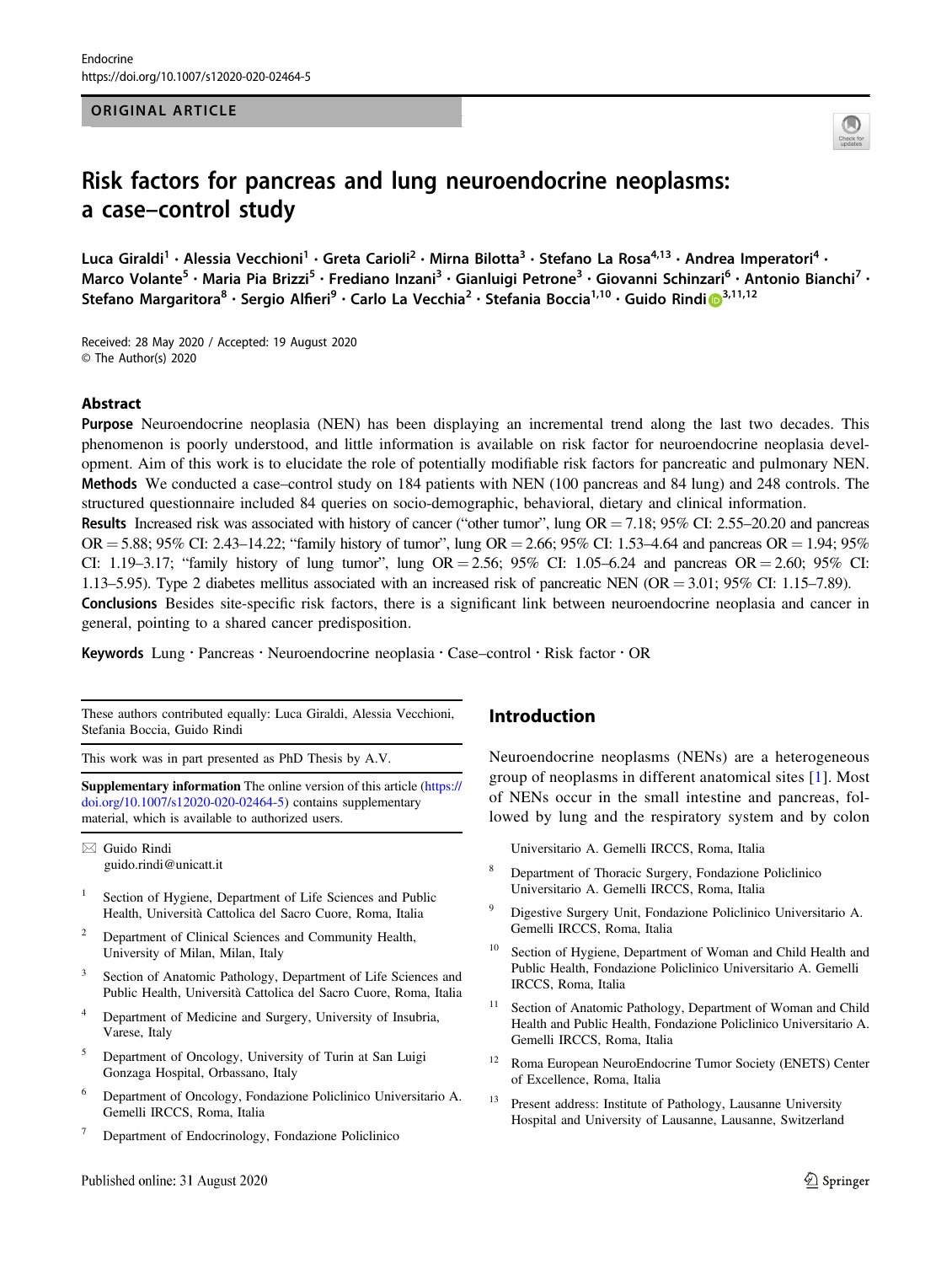and rectum  $[2, 3]$  $[2, 3]$  $[2, 3]$  $[2, 3]$  $[2, 3]$ . The incidence of these tumors is usually lower than 5/100,000 [\[4](#page-7-0)–[7\]](#page-7-0). NENs typically have a long survival that results in a prevalence rate of  $48/100,000$  [[2](#page-7-0)]. The epidemiology of NENs is changing, since in recent years there was an increased incidence only partially explained by better diagnostic techniques [[8\]](#page-7-0). Increased trend have been shown in various populations and in different anatomical sites for both low-grade and highgrade NENs [[9](#page-7-0)–[13](#page-7-0)].

Several risk factors have been associated with the risk of developing NENs. A systematic review and meta-analysis published in 2016 indicates family history of cancer as the main risk factor for NENs of the pancreas, rectum, stomach and lung [[14\]](#page-7-0). Other important risk factors referring to individual's behavior such as cigarette smoking and alcohol drinking, mainly affected lung and pancreas (ibidem).

We conducted a case–control study in three Italian centers with the aim to elucidate the role of potentially modifiable risk factors for the most prevalent and aggressive NENs, pancreatic and pulmonary.

# Materials and methods

### Participants and study design

The design was prospective case–control study. Study cases were patients with NENs of the pancreas and of the lung. Cases were enrolled in three different Italian hospitals: Policlinico Agostino Gemelli (Rome), Ospedale San Luigi Gonzaga (Orbassano) and Ospedale di Circolo (Varese). Patients with pancreatic or lung NENs were included. Details on tumor functionality were not collected. Cases with multiple endocrine neoplasia (MEN) were excluded. Controls were randomly recruited among healthy individuals admitted at the same hospital of the cases, in the same period, for non-neoplastic conditions. Individuals with severe neurological or psychiatric disorders were excluded. Enrollment lasted from 2014 to 2017.

Cases and controls were interviewed by trained interviewers using a questionnaire including information on socio-demographic, behavioral, dietary, and clinical information. The variables were: demographic features; tumor history; smoke habit; alcohol consumption; diet; exercise and lifestyle; medical history and gynecological/obstetric data (for women), investigated with 83 specific queries in Italian language. All queries to patients referred to the time prior to the diagnosis of neuroendocrine neoplasia. The questionnaire was validated by the local ethics committee and adopted in each center. All the information was collected at each participating center and shared with the coordinating center at the Fondazione Policlinico

Universitario IRCCS-Università Cattolica del Sacro Cuore where data were checked and corrected for inconsistencies. Participation rate was calculated as the proportion of respondents who completed the interview.

#### Variables definition

Tumor grade was defined according to the WHO classification of 2017 and 2019 for pancreatic NEN [\[15](#page-7-0), [16](#page-7-0)] and WHO 2015 for lung NEN tumors [\[17](#page-7-0)]. Smoking and alcohol including information on status (never, former, current) and to the intensity (number of pack-years and number of drinks per day) respectively. The definition of smoking/alcohol drinking/status was as follows: participants who were smoking (or drinking) until one year before the diagnosis for cases and interview for controls were defined as current smokers (or drinkers); participants who quitted smoking (or drinking) more than one year before the diagnosis for cases and the interview for controls were defined as former smokers (or drinkers). Diet was defined using the current Italian dietary definition and the Mediterranean diet score [\[18](#page-7-0)–[20](#page-7-0)]. Exercise and life-style items were defined as published [\[21](#page-7-0)]. Participants body mass index (BMI) was categorized according to the World Health Organization cutoff points [[22\]](#page-7-0).

# Statistical analysis

Descriptive statistics were used to describe the participant's characteristics. Comparison between the distribution of selected variables between cases and controls was conducted using Student  $t$  test or Mann–Whitney test for continuous variables and Chi-squared of Fisher exact test for categorical variables, where appropriate. Adjusted Odds Ratios (ORs) and the 95% Confidence Intervals (CI) for the association between selected variables and the risk of lung NEN and pancreatic NEN were estimated using a multivariable logistic regression model. The following terms were included in the model as confounders: age, gender, family history of cancer and smoking intensity. In order to minimize the potential confounder due to the inclusion of prevalent cases [\[23](#page-7-0)], a separate analysis was conducted including only the incident cases, defined as the cases that were interviewed within one year of being diagnosed with NENs. Two sensitivity analysis were conducted as follows: (1) an analysis was conducted including age-matched cases and controls and (2) an analysis was conducted that was limited to TC and AC cases. All tests were two-sided and a  $p$  value less than 0.05 was considered statistically significant. Statistical analysis was conducted using Stata software (StataCorp. 2013. Stata Statistical Software: version 13. College Station, TX: StataCorp LP).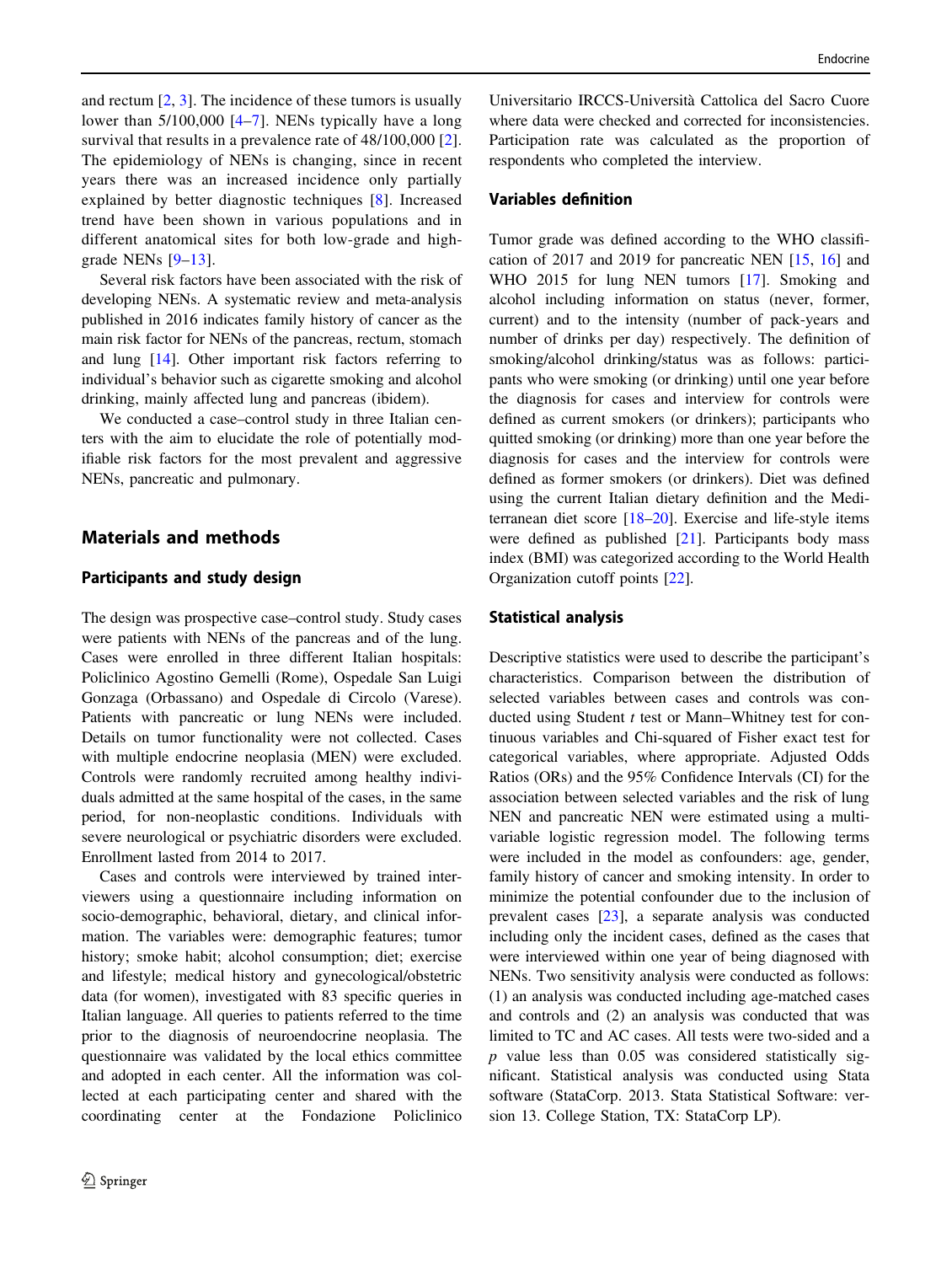#### Ethic Committee approval

Subjects gave written informed consent to this study. The study protocol was approved by the Ethic Committee of Fondazione Policlinico Universitario A. Gemelli – Università Cattolica del Sacro Cuore (N. 27229/13).

# **Results**

Participation rate was 98% for all study participants. A total of 184 cases and 248 controls were included in the study, the majority of which were recruited in the center of Rome (81.0% of the cases and 96.4% of the controls).

Table [1](#page-3-0) shows the distribution of cases with pancreatic NEN, lung NEN cancer and controls according to selected variables. A total of 100 cases (54.3%) had pancreatic NEN. The age distribution of controls was significantly younger compared to both lung ( $p < 0.001$ ) and pancreatic NEN ( $p <$ 0.001).

Figure [1](#page-5-0) displays the distribution of the tumor grade stratified by anatomical site. In patients with lung NEN, 61 (72.6%) had a well-differentiated neoplasm with low degree of malignancy, while 23 (27.4%) had a poorly differentiated neoplasms with a high degree of malignancy. Forty-four patients (72.1%) were typical carcinoid (TC) and 17 (20.2%) were atypical carcinoid (AC); seven patients (8.3%) were large cell neuroendocrine carcinomas (LCNEC) and 16 (19.0%) were small cell neuroendocrine carcinomas (SCLC). In patients with pancreatic NEN, 89 (89.0%) had a well-differentiated neoplasm while 11 (11.0%) had poorly differentiated neoplasms with a high degree of malignancy. Fifty-height patients (58.0%) were NET G1, 31 (31.0%) were NET G2 and 11 (11.0%) NEC. No NET G3 was observed.

Patients with both lung and pancreatic NENs were heavier than controls. Pancreatic NEN patients had a higher BMI compared to controls ( $p = 0.033$ ). Patients with lung NEN were more likely to be former or current smokers compared to both controls and to pancreatic NEN. Among patients with pancreatic NEN only, the prevalence of diabetes 2 was significantly higher compared to controls ( $p =$ 0.002). Both patients with lung and pancreatic NENs reported a significantly higher prevalence of family history of tumor compared to controls  $(p < 0.001$  and  $p = 0.001$ , respectively). Both patients with lung and pancreatic NENs reported a significantly higher prevalence of family history of lung cancer compared to controls.

In Table [2](#page-5-0) the Odds Ratios (ORs) and corresponding 95% Confidence Intervals (95% CI) of pancreatic and lung NENs are reported. Increased age at diagnosis was significantly associated with increased risk of lung and pancreatic NENs (OR =  $1.03$ , 95% CI:  $1.01-1.05$  for both lung and pancreatic NENs). Type 2 diabetes mellitus was associated with an increased risk of pancreatic NEN ( $OR =$ 3.01; 95% CI: 1.15–7.89), while history of another tumor other than NENs was associated with an increased risk of both lung and pancreatic NENs  $(OR = 7.18; 95\% \text{ CI:})$ 2.55–20.20 and OR = 5.88; 95% CI: 2.43–14.22, respectively). Family history of any tumor and of lung cancer was associated with increased risk of both lung and pancreatic NENs (OR = 2.66; 95% CI: 1.53–4.64 and OR = 2.56; 95% CI: 1.05–6.24 for lung NEN, respectively; OR = 1.94; 95% CI: 1.19–3.17 and OR = 2.60; 95% CI: 1.13–5.95 for pancreatic NEN, respectively). Similar findings were obtained by a separate analysis including only the incident cases (Supplementary Table 1) and in two sensitivity analysis limited to the age-matched participants and to TC and AC cases.

# **Discussion**

This work contributed novel population-based, case–control data on risk factors associating with neuroendocrine cancer. So far only 11 studies provided similar data (for review see [\[14](#page-7-0), [24](#page-7-0), [25\]](#page-7-0)).

Several risk factors were associated with NEN. Among these, the most relevant is the presence of a concurrent tumor ("other tumor") conferring a significant OR of 7.27 (95% CI 3.04–17.39). This finding well aligns with the two other cancer-related risk factors ("family history of cancer" and "family history of lung cancer") here identified as significant though with lower ORs (2.24, 95% CI 1.47–3.40 and 2,54 95% CI 1.2–5.3, respectively). Thus, this study provides further evidence that "family history of cancer" is a well-known risk factor for both lung and pancreas neuroendocrine neoplasia. In addition, our data suggest a significant link between neuroendocrine neoplasia and cancer in general, pointing to a cancer predisposition landscape. Genes involved in familial susceptibility are well known for both lung and pancreas NEN. Heritable syndromes associating with NEN development include the multiple endocrine neoplasia type 1 syndrome and, less frequently, the von Hippel-Lindau, the neurofibromatosis type 1, the Cowden, the tuberous sclerosis and the Li-Fraumeni syndromes [[26,](#page-7-0) [27\]](#page-8-0). During the last three years also deep sequencing data on solid cancer unveiled unexpected germline gene aberrations in neuroendocrine neoplasia (e.g., MUTYH, CHEK2, and BRCA2 genes in pancreas NEN) [\[28](#page-8-0), [29](#page-8-0)] together with a substantial absence of known cancer drivers [\[30,](#page-8-0) [31\]](#page-8-0).

Gene-wide association studies (GWAS) are however lacking for patients with neuroendocrine cancer so that more subtle genetic associations have not been elucidated. Though MEN1 patients were not enrolled in this study, we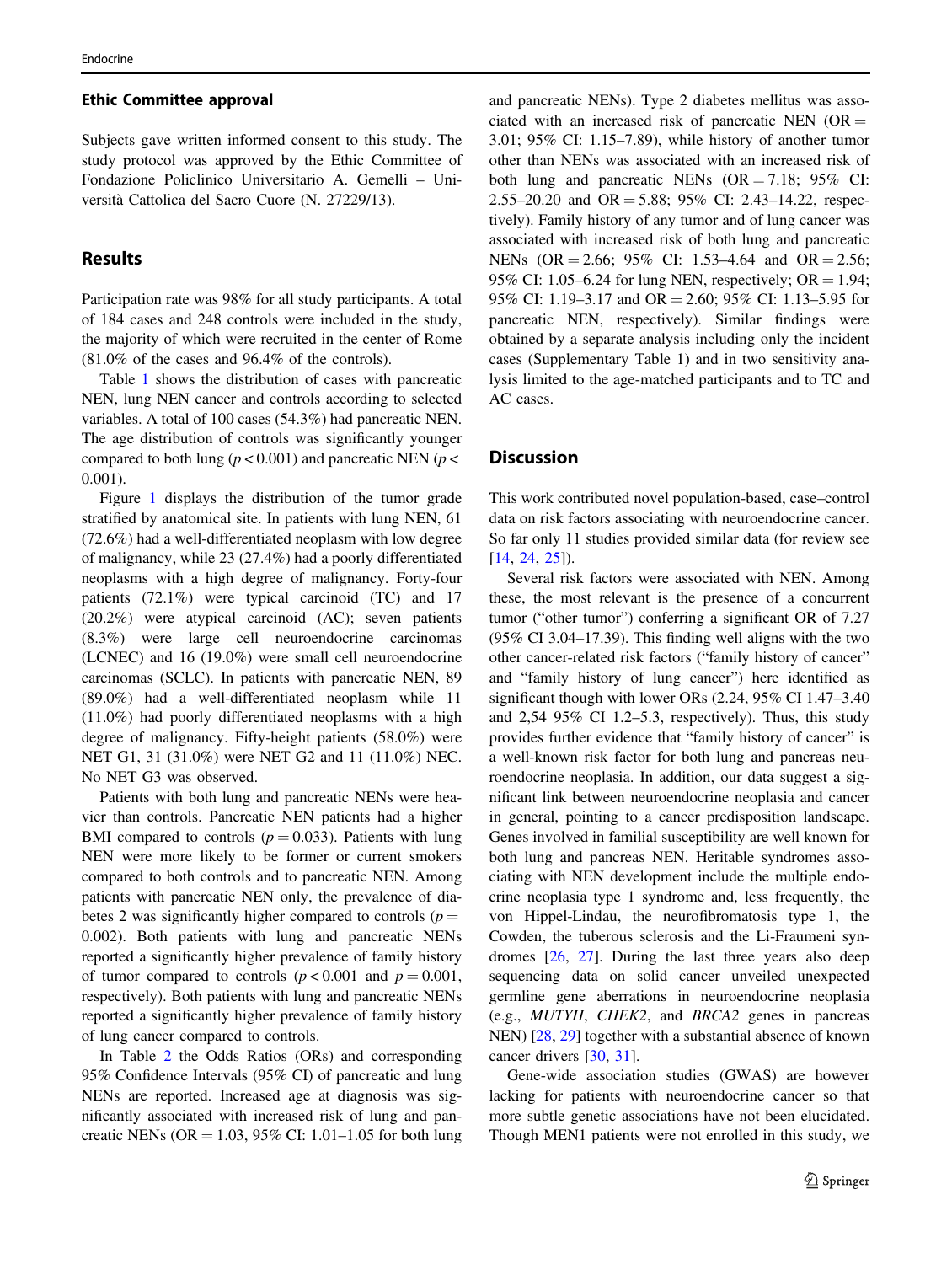<span id="page-3-0"></span>

|  | <b>Table 1</b> Distribution of selected covariates among cases and controls |  |  |  |  |  |  |  |  |
|--|-----------------------------------------------------------------------------|--|--|--|--|--|--|--|--|
|--|-----------------------------------------------------------------------------|--|--|--|--|--|--|--|--|

| Characteristics        | Controls                 |                          | Cases             |                          |                          |                  |                          |                        |                        |
|------------------------|--------------------------|--------------------------|-------------------|--------------------------|--------------------------|------------------|--------------------------|------------------------|------------------------|
|                        | $\boldsymbol{n}$         | $\%$                     | Lung NEN          |                          |                          | Pancreatic NEN   |                          |                        |                        |
|                        |                          |                          | $\boldsymbol{n}$  | $\%$                     | $p$ value <sup>a</sup>   | $\boldsymbol{n}$ | $\%$                     | $p$ value <sup>b</sup> | $p$ value <sup>c</sup> |
| Total                  | 248                      | $100.0\,$                | 84                | 45.7                     |                          | 100              | 54.3                     |                        |                        |
| Case type              |                          |                          |                   |                          |                          |                  |                          |                        | 0.580                  |
| Incident               | $\qquad \qquad -$        | $\overline{\phantom{0}}$ | 57                | 67.9                     | $\qquad \qquad -$        | 45               | 45.0                     | $\qquad \qquad -$      |                        |
| Prevalent              |                          | $\overline{\phantom{0}}$ | 14                | 16.7                     | $\overline{\phantom{0}}$ | 14               | 14.0                     |                        |                        |
| Missing                |                          | $\overline{\phantom{0}}$ | 13                | 15.5                     | $\overline{\phantom{0}}$ | 41               | 41.0                     |                        |                        |
| Age (years)            |                          |                          |                   |                          | $0.001$                  |                  |                          | $0.001$                | 0.274                  |
| $\leq45$               | 106                      | 42.7                     | 18                | 21.4                     |                          | 18               | 18.0                     |                        |                        |
| $46 - 60$              | 67                       | 27.0                     | 21                | 25.0                     |                          | 36               | 36.0                     |                        |                        |
| $>60$                  | $75\,$                   | 30.2                     | $45\,$            | 53.6                     |                          | 46               | 46.0                     |                        |                        |
| Missing                | $\boldsymbol{0}$         | $\overline{\phantom{0}}$ | $\boldsymbol{0}$  | -                        |                          | $\boldsymbol{0}$ |                          |                        |                        |
| Gender                 |                          |                          |                   |                          | 0.034                    |                  |                          | 0.331                  | 0.306                  |
| Male                   | $100\,$                  | 40.3                     | 45                | 53.6                     |                          | 46               | 46.0                     |                        |                        |
| Female                 | 148                      | 59.7                     | 39                | 46.4                     |                          | 54               | 54.0                     |                        |                        |
| Missing                | $\boldsymbol{0}$         | $\qquad \qquad -$        | $\boldsymbol{0}$  | $\overline{\phantom{a}}$ |                          | $\boldsymbol{0}$ | $\overline{\phantom{m}}$ |                        |                        |
| Height <sup>d</sup>    | $167.3^{d}$              | 10.8 <sup>d</sup>        | $169.2^d$         | $7.5^{\rm d}$            | 0.121                    | 168 <sup>d</sup> | 7.9 <sup>d</sup>         | 0.774                  | 0.157                  |
| Weight <sup>d</sup>    | 70.4 <sup>d</sup>        | 14.8 <sup>d</sup>        | 75.0 <sup>d</sup> | 14.5 <sup>d</sup>        | 0.013                    | $75.8^{d}$       | 14.7 <sup>d</sup>        | 0.002                  | 0.738                  |
| $\operatorname{BMI}$   |                          |                          |                   |                          | 0.327                    |                  |                          | 0.033                  | 0.589                  |
| Underweight            | 12                       | 4.8                      | 3                 | 3.6                      |                          | 3                | $3.0\,$                  |                        |                        |
| Normal weight          | 69                       | 27.8                     | 21                | 25.0                     |                          | 17               | 17.0                     |                        |                        |
| Overweight             | 135                      | 54.4                     | 43                | 51.2                     |                          | 58               | 58.0                     |                        |                        |
| Obese                  | 30                       | 12.1                     | $17\,$            | 20.2                     |                          | 22               | 22.0                     |                        |                        |
| Missing                | $\boldsymbol{2}$         | 0.8                      | $\boldsymbol{0}$  | $\overline{\phantom{0}}$ |                          | $\boldsymbol{0}$ | $\overline{\phantom{a}}$ |                        |                        |
| <b>Education</b> level |                          |                          |                   |                          | 0.089                    |                  |                          | 0.159                  | 0.702                  |
| Low                    | $80\,$                   | 32.3                     | $38\,$            | 45.2                     |                          | 42               | 42.0                     |                        |                        |
| Medium                 | 98                       | 39.5                     | 31                | 36.9                     |                          | 35               | 35.0                     |                        |                        |
| High                   | 58                       | 23.4                     | 14                | 16.7                     |                          | 22               | 22.0                     |                        |                        |
| Missing                | $12\,$                   | 4.8                      | $\mathbf{1}$      | $1.2\,$                  |                          | $\mathbf{1}$     | $1.0\,$                  |                        |                        |
| Smoking status         |                          |                          |                   |                          | 0.028                    |                  |                          | 0.120                  | 0.002                  |
| Never                  | 122                      | 49.2                     | $28\,$            | 33.3                     |                          | 59               | 59.0                     |                        |                        |
| Former                 | 75                       | 30.2                     | 37                | 44.0                     |                          | 29               | 29.0                     |                        |                        |
| Current                | 51                       | 20.6                     | 19                | 22.6                     |                          | 12               | 12.0                     |                        |                        |
| Missing                | $\boldsymbol{0}$         | $\overline{\phantom{0}}$ | $\boldsymbol{0}$  | $\overline{\phantom{0}}$ |                          | $\boldsymbol{0}$ |                          |                        |                        |
| Smoking intensity      |                          |                          |                   |                          | $0.001$                  |                  |                          | 0.255                  | $0.001$                |
| Never                  | 122                      | 49.2                     | $28\,$            | 33.3                     |                          | 59               | 59.0                     |                        |                        |
| $\leq$ 15 pack-years   | 66                       | 26.6                     | $17\,$            | 20.2                     |                          | $23\,$           | 23.0                     |                        |                        |
| >15 pack-years         | 56                       | 22.6                     | $38\,$            | 45.2                     |                          | $17\,$           | 17.0                     |                        |                        |
| Missing                | $\overline{\mathcal{L}}$ | 1.6                      | $\mathbf{1}$      | $1.2\,$                  |                          | $\mathbf{1}$     | $1.0\,$                  |                        |                        |
| Alcohol status         |                          |                          |                   |                          | 0.464                    |                  |                          | 0.301                  | 0.460                  |
| Never                  | 127                      | 51.2                     | $37\,$            | 44.0                     |                          | 51               | 51.0                     |                        |                        |
| Former                 | $10\,$                   | $4.0\,$                  | 5                 | $6.0\,$                  |                          | $\,8\,$          | $8.0\,$                  |                        |                        |
| Current                | 111                      | 44.8                     | $42\,$            | $50.0\,$                 |                          | 41               | 41.0                     |                        |                        |
| Missing                | $\boldsymbol{0}$         |                          | $\boldsymbol{0}$  |                          |                          | $\boldsymbol{0}$ |                          |                        |                        |
|                        |                          |                          |                   |                          |                          |                  |                          |                        |                        |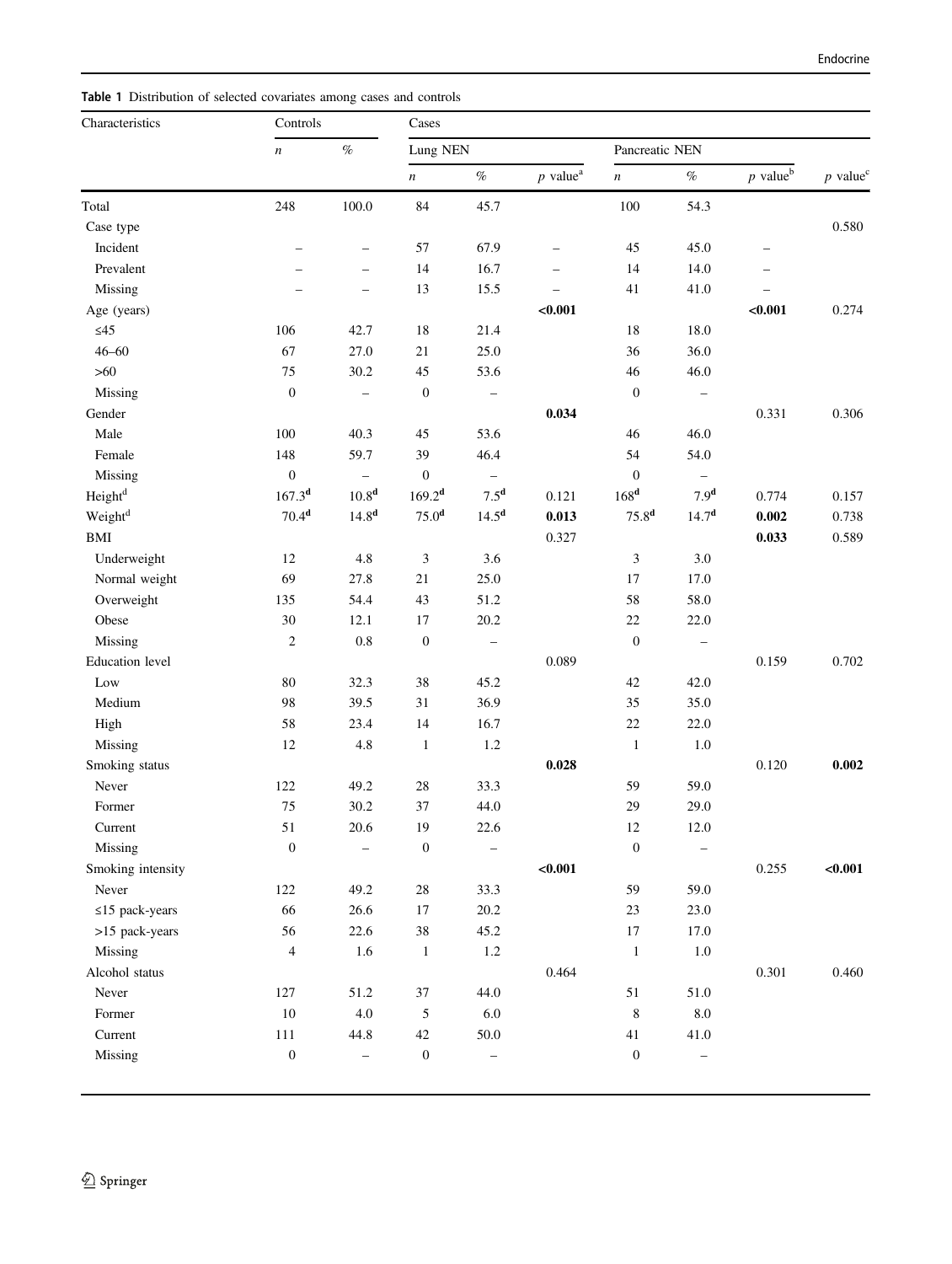#### Table 1 (continued)

| Characteristics               | Controls         |                          | Cases            |                          |                        |                  |                          |                        |                        |  |
|-------------------------------|------------------|--------------------------|------------------|--------------------------|------------------------|------------------|--------------------------|------------------------|------------------------|--|
|                               | $\boldsymbol{n}$ | $\%$                     | Lung NEN         |                          |                        | Pancreatic NEN   |                          |                        |                        |  |
|                               |                  |                          | $\boldsymbol{n}$ | $\%$                     | $p$ value <sup>a</sup> | $\boldsymbol{n}$ | $\%$                     | $p$ value <sup>b</sup> | $p$ value <sup>c</sup> |  |
| Alcohol intensity             |                  |                          |                  |                          | 0.259                  |                  |                          | 0.631                  | 0.633                  |  |
| Never                         | 127              | 51.2                     | 37               | 44.0                     |                        | 51               | 51.0                     |                        |                        |  |
| $\leq 1$ drink per day        | 81               | 32.7                     | 27               | 32.1                     |                        | 29               | 29.0                     |                        |                        |  |
| >1 drink per day              | 40               | 16.1                     | 20               | 23.8                     |                        | 20               | 20.0                     |                        |                        |  |
| Missing                       | $\boldsymbol{0}$ |                          | $\boldsymbol{0}$ | $\overline{\phantom{0}}$ |                        | $\mathbf{0}$     | $\overline{\phantom{0}}$ |                        |                        |  |
| Diabetes 1                    |                  |                          |                  |                          | 0.852                  |                  |                          | 0.133                  | 0.348                  |  |
| N <sub>o</sub>                | 240              | 96.8                     | 82               | 97.6                     |                        | 94               | 94.0                     |                        |                        |  |
| Yes                           | 5                | 2.0                      | $\overline{c}$   | 2.4                      |                        | 5                | 5.0                      |                        |                        |  |
| Missing                       | 3                | 1.2                      | $\boldsymbol{0}$ | $\qquad \qquad -$        |                        | 1                | 1.0                      |                        |                        |  |
| Diabetes 2                    |                  |                          |                  |                          | 0.054                  |                  |                          | 0.002                  | 0.416                  |  |
| $\rm No$                      | 238              | 96.0                     | 77               | 91.7                     |                        | 88               | 88.0                     |                        |                        |  |
| Yes                           | $\,8\,$          | 3.2                      | $\overline{7}$   | 8.3                      |                        | 12               | 12.0                     |                        |                        |  |
| Missing                       | $\overline{2}$   | $0.8\,$                  | $\boldsymbol{0}$ | $\overline{\phantom{0}}$ |                        | $\mathbf{0}$     | $\qquad \qquad -$        |                        |                        |  |
| Other tumor                   |                  |                          |                  |                          | < 0.001                |                  |                          | $0.001$                | 0.845                  |  |
| No                            | 238              | 96.0                     | 68               | 81.0                     |                        | 79               | 79.0                     |                        |                        |  |
| Yes                           | $\,8\,$          | 3.2                      | 16               | 19.0                     |                        | 20               | 20.0                     |                        |                        |  |
| Missing                       | $\overline{c}$   | $0.8\,$                  | $\boldsymbol{0}$ | $\overline{\phantom{0}}$ |                        | $\mathbf{1}$     | $1.0\,$                  |                        |                        |  |
| Family history of tumor       |                  |                          |                  |                          | < 0.001                |                  |                          | 0.001                  | 0.270                  |  |
| N <sub>o</sub>                | 146              | 58.9                     | 27               | 32.1                     |                        | 40               | 40.0                     |                        |                        |  |
| Yes                           | 102              | 41.1                     | 57               | 67.9                     |                        | 60               | 60.0                     |                        |                        |  |
| Missing                       | $\boldsymbol{0}$ | $\overline{\phantom{0}}$ | $\boldsymbol{0}$ | $\overline{\phantom{m}}$ |                        | $\mathbf{0}$     | $\overline{\phantom{a}}$ |                        |                        |  |
| Family history of lung cancer |                  |                          |                  | $0.01$                   |                        |                  | $0.01$                   | 0.956                  |                        |  |
| No                            | 236              | 95.2                     | $72\,$           | 85.7                     |                        | 86               | 86.0                     |                        |                        |  |
| Yes                           | 12               | 4.8                      | 12               | 14.3                     |                        | 14               | 14.0                     |                        |                        |  |
| Missing                       | $\boldsymbol{0}$ | $\equiv$                 | $\boldsymbol{0}$ | $\qquad \qquad -$        |                        | $\mathbf{0}$     | $\overline{\phantom{a}}$ |                        |                        |  |

Text in bold means significant  $p$  value

– not computable, NEN neuroendocrine neoplasm

 ${}^{a}p$  value from chi-square or *t*-test for comparison between lung cases and controls

 $^{\text{b}}p$  value from chi-square or *t*-test for comparison between pancreas cases and controls

 $c_p$  value from chi-square or *t*-test for comparison between pancreas cases and lung cases

d Data are mean, standard deviation

may not exclude the presence of other hidden genetic trait(s) in our cohort. Our results, however, may well represent an epiphenomenon of ageing.

Our data confirm the two major risk factors ("type 2 diabetes" and "family history of cancer") previously reported for pancreas NEN [\[14](#page-7-0), [24,](#page-7-0) [25](#page-7-0)]. Of note, since our data referred to the time prior to the NEN diagnosis, the potential influence of the tumor functionality or its therapy on type 2 diabetes development is excluded. In addition, we found the risk factors "other tumor" and "family history of lung cancer". Data on secondary tumor and digestive NEN are scant, mainly collected form small series and sometimes incomplete [\[32](#page-8-0)–[35](#page-8-0)]. Our finding suggests that in the pancreas some yet undefined cancer predisposition is important for NEN development. On the same line, for lung NEN we confirmed the "family history of cancer" as main risk factor [[14\]](#page-7-0), adding "other tumor" as further risk factor. The association of lung neuroendocrine neoplasia and other cancer has been described, but data are limited and usually related to the well-differentiated typical and atypical carcinoid [[36](#page-8-0)]. The concurrent cancer types are those most frequently occurring in the general population, including lung cancer (ibidem). This may well suggest the existence of shared risk factors, including smoking [[14\]](#page-7-0). Previous malignancy has also significant negative impact in lung carcinoid patient survival [[37\]](#page-8-0).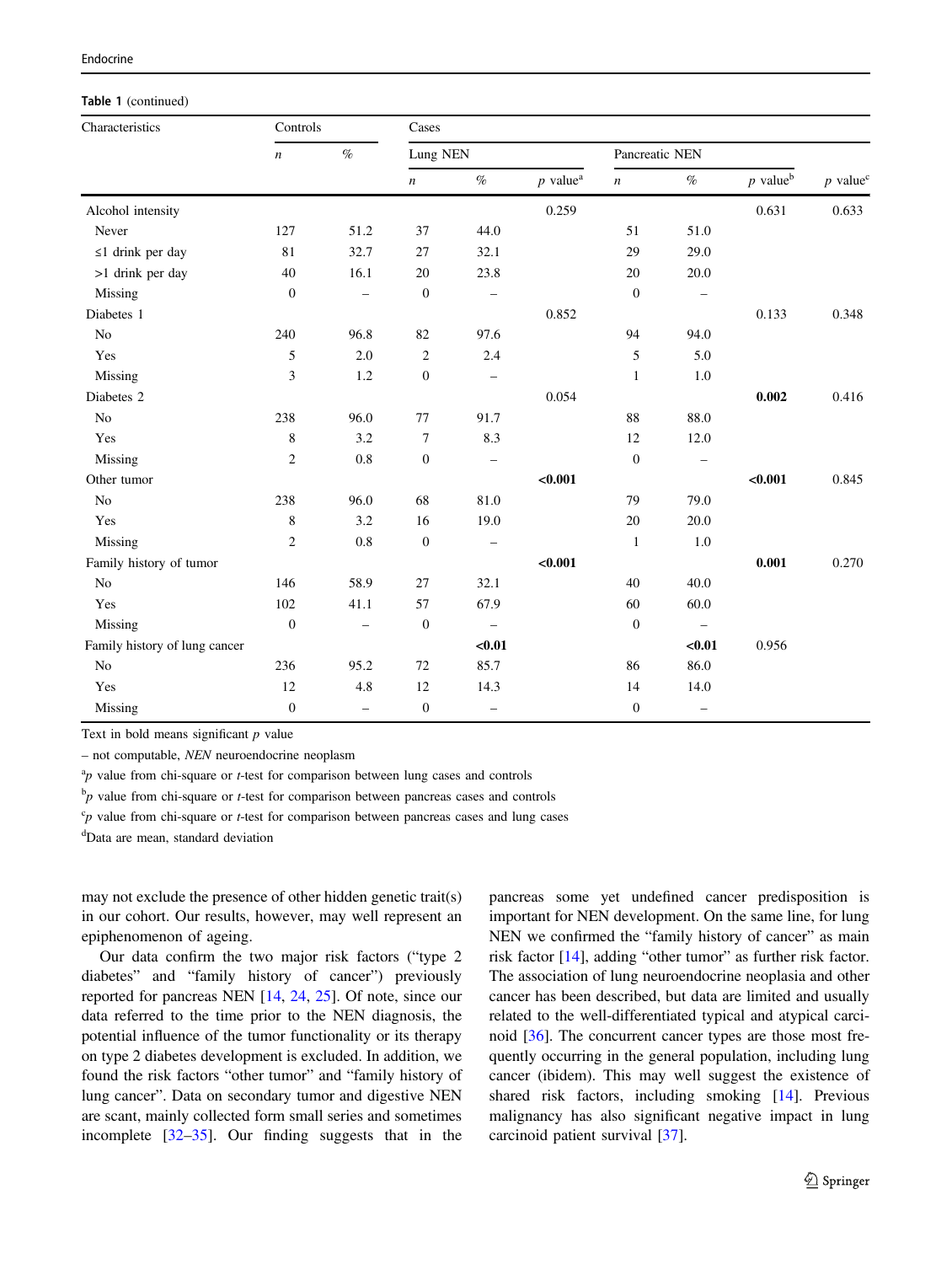<span id="page-5-0"></span>Fig. 1 Tumor type and grade distribution among lung and pancreas neuroendocrine neoplasia. TC typical carcinoid, AC atypical carcinoid, LCNEC large cell neuroendocrine carcinoma, SCLC small cell lung carcinoma (WHO 2015) [[17](#page-7-0)], NET neuroendocrine tumor, NEC neuroendocrine carcinoma, G grade (WHO 2019) [\[16\]](#page-7-0)



Table 2 Odds Ratios and 95% Confidence Intervals for selected covariates in lung and pancreatic neuroendocrine neoplasia

|                        | Lung NEN |               | Pancreatic NEN  |               | All NENs |               |  |
|------------------------|----------|---------------|-----------------|---------------|----------|---------------|--|
|                        | $OR^b$   | 95% CI        | OR <sup>a</sup> | 95% CI        | $OR^b$   | 95% CI        |  |
| Height                 | 1.04     | $0.99 - 1.08$ | 1.01            | $0.98 - 1.05$ | 1.02     | $0.99 - 1.06$ |  |
| Weight                 | 1.01     | $0.99 - 1.03$ | 1.02            | $1.00 - 1.03$ | 1.01     | $1.00 - 1.03$ |  |
| <b>BMI</b>             |          |               |                 |               |          |               |  |
| Underweight            | 1.00     |               | 1.00            |               | 1.00     |               |  |
| Normal weight          | 1.29     | $0.30 - 5.60$ | 0.84            | $0.21 - 3.39$ | 1.05     | $0.35 - 3.17$ |  |
| Overweight             | 0.95     | $0.23 - 3.99$ | 1.06            | $0.27 - 4.01$ | 1.01     | $0.34 - 2.96$ |  |
| Obese                  | 1.54     | $0.33 - 7.13$ | 1.60            | $0.38 - 6.74$ | 1.51     | $0.47 - 4.80$ |  |
| Smoking status         |          |               |                 |               |          |               |  |
| Never                  | 1.00     |               | 1.00            |               | 1.00     |               |  |
| Former                 | 0.79     | $0.21 - 2.92$ | 0.59            | $0.33 - 1.05$ | 0.91     | $0.34 - 2.45$ |  |
| Current                | 0.82     | $0.19 - 3.66$ | 0.59            | $0.28 - 1.24$ | 0.91     | $0.28 - 2.92$ |  |
| Smoking intensity      |          |               |                 |               |          |               |  |
| Never                  | 1.00     |               | 1.00            |               | 1.00     |               |  |
| $\leq$ 15 pack-years   | 1.14     | $0.55 - 2.35$ | 0.80            | $0.44 - 1.46$ | 0.87     | $0.52 - 1.47$ |  |
| $>15$ pack-years       | 1.65     | $0.86 - 3.17$ | 0.43            | $0.22 - 1.04$ | 0.84     | $0.50 - 1.40$ |  |
| Alcohol status         |          |               |                 |               |          |               |  |
| Never                  | 1.00     |               | 1.00            |               | 1.00     |               |  |
| Former                 | 0.81     | $0.22 - 2.96$ | 1.31            | $0.46 - 3.78$ | 1.36     | $0.53 - 3.51$ |  |
| Current                | 0.97     | $0.54 - 1.74$ | 0.78            | $0.46 - 1.33$ | 0.90     | $0.58 - 1.41$ |  |
| Alcohol consumption    |          |               |                 |               |          |               |  |
| Never                  | 1.00     |               | 1.00            |               | 1.00     |               |  |
| $\leq 1$ drink per day | 0.98     | $0.52 - 1.85$ | 0.82            | $0.46 - 1.46$ | 0.96     | $0.59 - 1.54$ |  |
| $>1$ drink per day     | 0.91     | $0.43 - 1.95$ | 0.85            | $0.42 - 1.71$ | 0.92     | $0.51 - 1.67$ |  |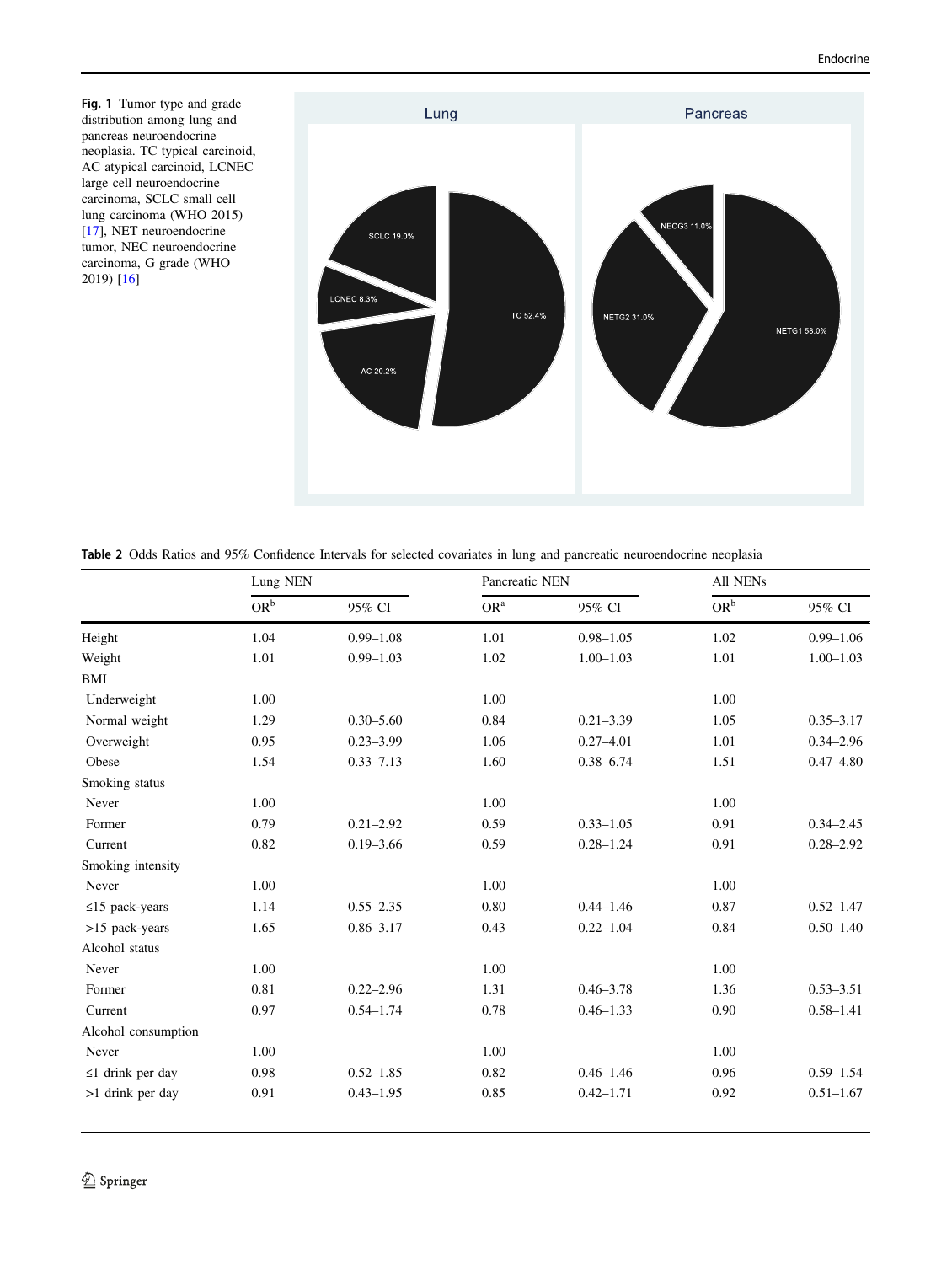#### Table 2 (continued)

|                               | Lung NEN |                | Pancreatic NEN  |                | All NENs |               |
|-------------------------------|----------|----------------|-----------------|----------------|----------|---------------|
|                               | $OR^b$   | 95% CI         | OR <sup>a</sup> | 95% CI         | $OR^b$   | 95% CI        |
| Diabetes mellitus type 1      |          |                |                 |                |          |               |
| No                            | 1.00     |                | 1.00            |                | 1.00     |               |
| Yes                           | 0.57     | $0.09 - 3.45$  | 2.11            | $0.58 - 7.70$  | 1.44     | $0.43 - 4.84$ |
| Diabetes mellitus type 2      |          |                |                 |                |          |               |
| N <sub>o</sub>                | 1.00     |                | 1.00            |                | 1.00     |               |
| Yes                           | 1.94     | $0.64 - 5.87$  | 3.01            | $1.15 - 7.89$  | 2.71     | $1.11 - 6.61$ |
| Other tumor                   |          |                |                 |                |          |               |
| No                            | 1.00     |                | 1.00            |                | 1.00     |               |
| Yes                           | 7.18     | $2.55 - 20.20$ | 5.88            | $2.43 - 14.22$ | 7.27     | 3.04-17.39    |
| Family history of tumor       |          |                |                 |                |          |               |
| No                            | 1.00     |                | 1.00            |                | 1.00     |               |
| Yes                           | 2.66     | $1.53 - 4.64$  | 1.94            | $1.19 - 3.17$  | 2.24     | $1.47 - 3.40$ |
| Family history of lung cancer |          |                |                 |                |          |               |
| N <sub>o</sub>                | 1.00     |                | 1.00            |                | 1.00     |               |
| Yes                           | 2.56     | $1.05 - 6.24$  | 2.60            | $1.13 - 5.95$  | 2.54     | $1,22 - 5,30$ |

Text in bold indicates statistically significant risk factors

– not computable

<sup>a</sup>Estimates from multivariate logistic regression adjusted for age, sex and family history of cancer

b Estimates from multivariate logistic regression adjusted for age, sex, family history of cancer and smoking intensity

The present series reflects the cancer-type distribution of pancreas neuroendocrine neoplasia in the general population (i.e., prevalent well-differentiated tumors and low incident poorly differentiated carcinomas) [\[38](#page-8-0)]. Similarly, our series of lung NEN was enriched of the welldifferentiated carcinoid groups (about 90% of the whole cases in study), with a relatively low number of poorly differentiated small cell lung carcinoma, a case distribution opposite to that occurring in the general population [\[17](#page-7-0)]. This likely reflects both the attraction of NEN patients by the service offered by our referral center and the low number of small cell lung carcinoma survivors recruited for interview along the study period.

This study has some limitations. First, the sample size of the present series may have reduced the actual ability to detect risk factors with low frequency. Of note, the 11 case–control studies published had a similar sample size with only three studies well over 200 cases [\[24](#page-7-0), [39,](#page-8-0) [40](#page-8-0)]. Second, the absence of biological details (namely genetics) of investigated cancers precluded further analysis. Lastly, the multicenter source of the present cohort may have introduced center-specific bias.

In conclusion, the present case–control study consistently identified cancer-related variables ("other cancer", "family history of cancer" and "family history of lung cancer") as major risk factors for neuroendocrine neoplasia development in pancreas and lung. Our data support the need for further extensive studies on risk factors for neuroendocrine neoplasia.

Acknowledgements Open access funding provided by Università Cattolica del Sacro Cuore within the CRUI-CARE Agreement.

Funding This work was supported by the Associazione Italiana Ricerca sul Cancro - AIRC IG 2013 14696 and by internal university grant to GR (Università Cattolica line D.1 2017-R4124500591). The funders had no role in the study design and data analysis.

Author contributions S.B., C.L.V., and G.R. study design, data analysis, text writing; L.G., A.V., and G.C. study design, data collection and interview, data analysis, text writing; M.B., S.L.R., A.I., M.V., M.P.B., F.I., G.P., G.S., A.B., S.M., and S.A. patient selection, data collection and text writing.

#### Compliance with ethical standards

Conflict of interest GR received speaker's honoraria by Ipsen and Novartis; all other authors declare that they have no conflict of interest.

Ethics approval The study protocol was approved by the Ethic Committee of Fondazione Policlinico Universitario A. Gemelli – Università Cattolica del Sacro Cuore (N. 27229/13). This work comply with the guidelines for human studies and was conducted ethically in accordance with the World Medical Association Declaration of Helsinki.

Publisher's note Springer Nature remains neutral with regard to jurisdictional claims in published maps and institutional affiliations.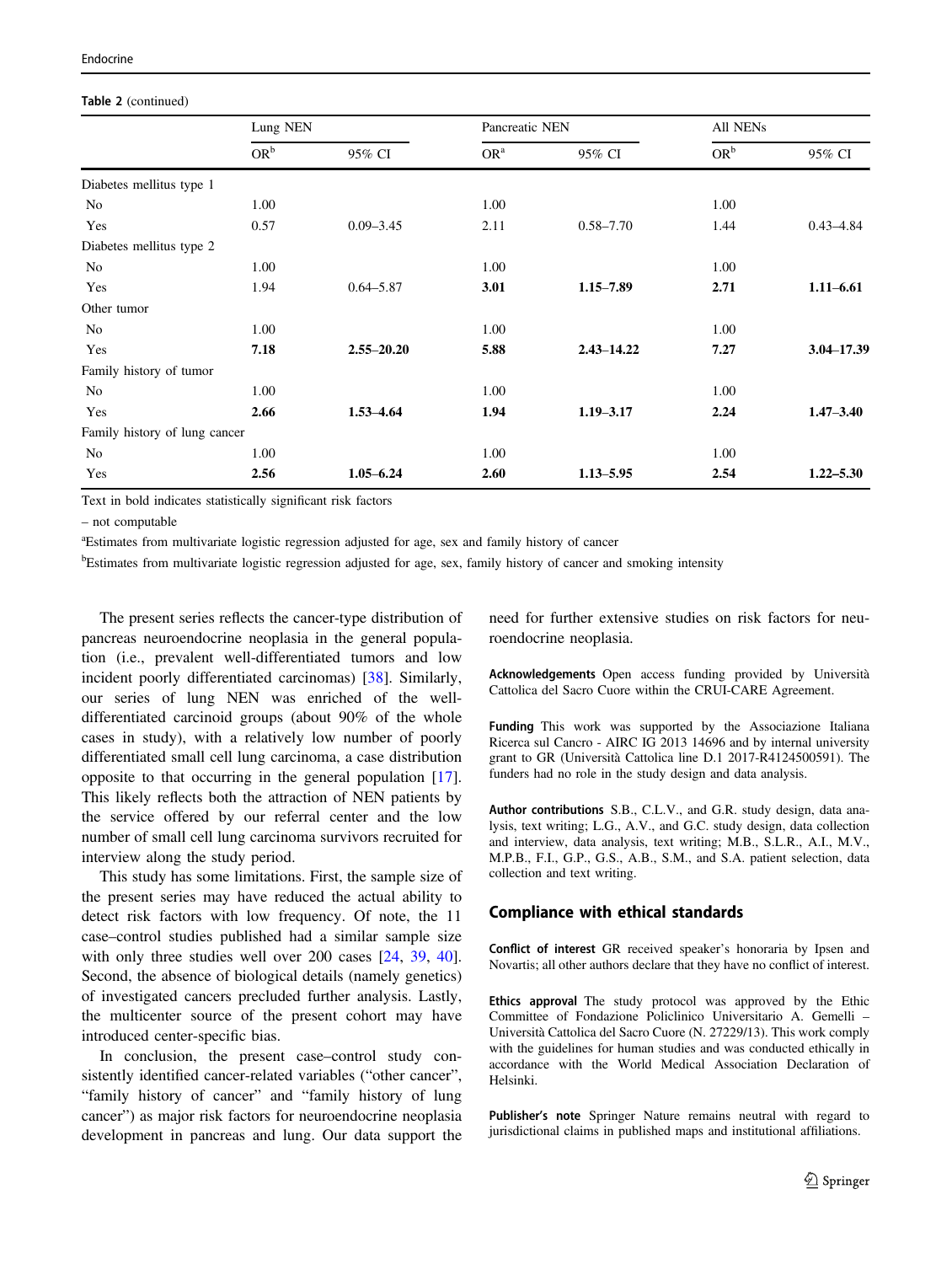<span id="page-7-0"></span>Open Access This article is licensed under a Creative Commons Attribution 4.0 International License, which permits use, sharing, adaptation, distribution and reproduction in any medium or format, as long as you give appropriate credit to the original author(s) and the source, provide a link to the Creative Commons license, and indicate if changes were made. The images or other third party material in this article are included in the article's Creative Commons license, unless indicated otherwise in a credit line to the material. If material is not included in the article's Creative Commons license and your intended use is not permitted by statutory regulation or exceeds the permitted use, you will need to obtain permission directly from the copyright holder. To view a copy of this license, visit [http://creativecommons.](http://creativecommons.org/licenses/by/4.0/) [org/licenses/by/4.0/.](http://creativecommons.org/licenses/by/4.0/)

# References

- 1. J.C. Yao, M. Hassan, A. Phan, C. Dagohoy, C. Leary, J.E. Mares, E.K. Abdalla, J.B. Fleming, J.N. Vauthey, A. Rashid, D.B. Evans, One hundred years after "carcinoid": epidemiology of and prognostic factors for neuroendocrine tumors in 35,825 cases in the United States. J. Clin. Oncol. 26(18), 3063–3072 (2008). [https://](https://doi.org/10.1200/JCO.2007.15.4377) [doi.org/10.1200/JCO.2007.15.4377](https://doi.org/10.1200/JCO.2007.15.4377)
- 2. A. Dasari, C. Shen, D. Halperin, B. Zhao, S. Zhou, Y. Xu, T. Shih, J.C. Yao, Trends in the incidence, prevalence, and survival outcomes in patients with neuroendocrine tumors in the United States. JAMA Oncol. 3(10), 1335–1342 (2017). [https://doi.org/10.](https://doi.org/10.1001/jamaoncol.2017.0589) [1001/jamaoncol.2017.0589](https://doi.org/10.1001/jamaoncol.2017.0589)
- 3. C.M. Korse, B.G. Taal, M.L. van Velthuysen, O. Visser, Incidence and survival of neuroendocrine tumours in the Netherlands according to histological grade: experience of two decades of cancer registry. Eur. J. Cancer 49(8), 1975–1983 (2013). [https://](https://doi.org/10.1016/j.ejca.2012.12.022) [doi.org/10.1016/j.ejca.2012.12.022](https://doi.org/10.1016/j.ejca.2012.12.022)
- 4. O. Hauso, B.I. Gustafsson, M. Kidd, H.L. Waldum, I. Drozdov, A.K. Chan, I.M. Modlin, Neuroendocrine tumor epidemiology: contrasting Norway and North America. Cancer 113(10), 2655–2664 (2008). <https://doi.org/10.1002/cncr.23883>
- 5. C. Lepage, A.M. Bouvier, J.M. Phelip, C. Hatem, C. Vernet, J. Faivre, Incidence and management of malignant digestive endocrine tumours in a well defined French population. Gut. 53(4), 549–553 (2004). <https://doi.org/10.1136/gut.2003.026401>
- 6. J. Hallet, C.H. Law, M. Cukier, R. Saskin, N. Liu, S. Singh, Exploring the rising incidence of neuroendocrine tumors: a population-based analysis of epidemiology, metastatic presentation, and outcomes. Cancer 121(4), 589–597 (2015). [https://doi.](https://doi.org/10.1002/cncr.29099) [org/10.1002/cncr.29099](https://doi.org/10.1002/cncr.29099)
- 7. H.J. Tsai, C.C. Wu, C.R. Tsai, S.F. Lin, L.T. Chen, J.S. Chang, The epidemiology of neuroendocrine tumors in Taiwan: a nationwide cancer registry-based study. PLoS ONE 8(4), e62487 (2013). <https://doi.org/10.1371/journal.pone.0062487>
- 8. I. Huguet, A.B. Grossman, D. O'Toole, Changes in the epidemiology of neuroendocrine tumours. Neuroendocrinology 104(2), 105–111 (2017). <https://doi.org/10.1159/000441897>
- 9. E. Leoncini, P. Boffetta, M. Shafir, K. Aleksovska, S. Boccia, G. Rindi, Increased incidence trend of low-grade and high-grade neuroendocrine neoplasms. Endocrine 58(2), 368–379 (2017). <https://doi.org/10.1007/s12020-017-1273-x>
- 10. F. Levi, V.C. Te, L. Randimbison, G. Rindi, C. La Vecchia, Epidemiology of carcinoid neoplasms in Vaud, Switzerland, 1974-97. Br. J. Cancer 83(7), 952–955 (2000). [https://doi.org/10.](https://doi.org/10.1054/bjoc.2000.1394) [1054/bjoc.2000.1394](https://doi.org/10.1054/bjoc.2000.1394)
- 11. H. Skuladottir, F.R. Hirsch, H.H. Hansen, J.H. Olsen, Pulmonary neuroendocrine tumors: incidence and prognosis of histological subtypes. A population-based study in Denmark. Lung Cancer 37(2), 127–135 (2002). [https://doi.org/10.1016/s0169-5002\(02\)00080-6](https://doi.org/10.1016/s0169-5002(02)00080-6)
- 12. C. Lepage, A.M. Bouvier, S. Manfredi, V. Dancourt, J. Faivre, Incidence and management of primary malignant small bowel cancers: a well-defined French population study. Am. J. Gastroenterol. **101**(12), 2826–2832 (2006). [https://doi.org/10.1111/j.](https://doi.org/10.1111/j.1572-0241.2006.00854.x) [1572-0241.2006.00854.x](https://doi.org/10.1111/j.1572-0241.2006.00854.x)
- 13. H. Scherubl, B. Streller, R. Stabenow, H. Herbst, M. Hopfner, C. Schwertner, J. Steinberg, J. Eick, W. Ring, K. Tiwari, S.M. Zappe, Clinically detected gastroenteropancreatic neuroendocrine tumors are on the rise: epidemiological changes in Germany. World J. Gastroenterol. 19(47), 9012–9019 (2013). [https://doi.org/10.](https://doi.org/10.3748/wjg.v19.i47.9012) [3748/wjg.v19.i47.9012](https://doi.org/10.3748/wjg.v19.i47.9012)
- 14. E. Leoncini, G. Carioli, C. La Vecchia, S. Boccia, G. Rindi, Risk factors for neuroendocrine neoplasms: a systematic review and meta-analysis. Ann. Oncol. 27(1), 68–81 (2016). [https://doi.org/](https://doi.org/10.1093/annonc/mdv505) [10.1093/annonc/mdv505](https://doi.org/10.1093/annonc/mdv505)
- 15. R.V. Lloyd, R. Osamura, G. Kloppel, J. Rosai, WHO Classification of Tumours of Endocrine Organs, vol. 10, 4th edn. WHO Classification of Tumours (IARC Press, Lyon, 2017)
- 16. WHO Classification of Tumours Editorial Board. Digestive System Tumours, vol. 1, 5th edn. WHO Classification of Tumours (IARC Press, Lyon, 2019)
- 17. W.D. Travis, E. Brambilla, A.P. Burke, A. Marx, A.G. Nicholson, Pathology and Genetics of Tumours of the Lung, Pleura, Thymus and Heart, vol. 7, 4th edn. World Health Organization Classification of Tumours (IARC Press, Lyon, 2015)
- 18. A. Decarli, S. Franceschi, M. Ferraroni, P. Gnagnarella, M.T. Parpinel, C. La Vecchia, E. Negri, S. Salvini, F. Falcini, A. Giacosa, Validation of a food-frequency questionnaire to assess dietary intakes in cancer studies in Italy. Results for specific nutrients. Ann. Epidemiol. 6(2), 110–118 (1996). [https://doi.org/](https://doi.org/10.1016/1047-2797(95)00129-8) [10.1016/1047-2797\(95\)00129-8](https://doi.org/10.1016/1047-2797(95)00129-8)
- 19. S. Salvini, A food composition database for epidemiological studies in Italy. Cancer Lett. 114(1–2), 299–300 (1997). [https://](https://doi.org/10.1016/s0304-3835(97)04686-7) [doi.org/10.1016/s0304-3835\(97\)04686-7](https://doi.org/10.1016/s0304-3835(97)04686-7)
- 20. F. Sofi, C. Macchi, R. Abbate, G.F. Gensini, A. Casini, Mediterranean diet and health status: an updated meta-analysis and a proposal for a literature-based adherence score. Public Health Nutr. 17(12), 2769-2782 (2014). [https://doi.org/10.1017/](https://doi.org/10.1017/S1368980013003169) [S1368980013003169](https://doi.org/10.1017/S1368980013003169)
- 21. N. Nicolotti, S.C. Chuang, G. Cadoni, D. Arzani, L. Petrelli, C. Bosetti, H. Brenner, S. Hosono, C. La Vecchia, R. Talamini, K. Matsuo, H. Muller, J. Muscat, G. Paludetti, G. Ricciardi, P. Boffetta, M. Hashibe, S. Boccia, Recreational physical activity and risk of head and neck cancer: a pooled analysis within the international head and neck cancer epidemiology (INHANCE) Consortium. Eur. J. Epidemiol. 26(8), 619–628 (2011). [https://doi.](https://doi.org/10.1007/s10654-011-9612-3) [org/10.1007/s10654-011-9612-3](https://doi.org/10.1007/s10654-011-9612-3)
- 22. World Health Organization, Report of a WHO Consultation on Obesity. Obesity: Preventing and Managing the Global Epidemic (World Health Organization, Genenva, Switzerland, 1998)
- 23. K. Rothman, S. Greenland, Modern Epidemiology (Wolters Kluwer Health, Philadelphia, 2008)
- 24. Q. Ben, J. Zhong, J. Fei, H. Chen, L. Yv, J. Tan, Y. Yuan, Risk factors for sporadic pancreatic neuroendocrine tumors: a casecontrol study. Sci. Rep. 6, 36073 (2016). [https://doi.org/10.1038/](https://doi.org/10.1038/srep36073) [srep36073](https://doi.org/10.1038/srep36073)
- 25. R. Valente, A.J. Hayes, S.P. Haugvik, P. Hedenstrom, D. Siuka, E. Korsaeth, D. Kammerer, S.M. Robinson, P. Maisonneuve, G. Delle Fave, B. Lindkvist, G. Capurso, Risk and protective factors for the occurrence of sporadic pancreatic endocrine neoplasms. Endocr. Relat. Cancer 24(8), 405–414 (2017). [https://doi.org/10.](https://doi.org/10.1530/ERC-17-0040) [1530/ERC-17-0040](https://doi.org/10.1530/ERC-17-0040)
- 26. J.G. Aversa, F.B. De Abreu, S. Yano, L. Xi, D.W. Hadley, I. Manoli, M. Raffeld, S.M. Sadowski, N. Nilubol, The first pancreatic neuroendocrine tumor in Li-Fraumeni syndrome: a case